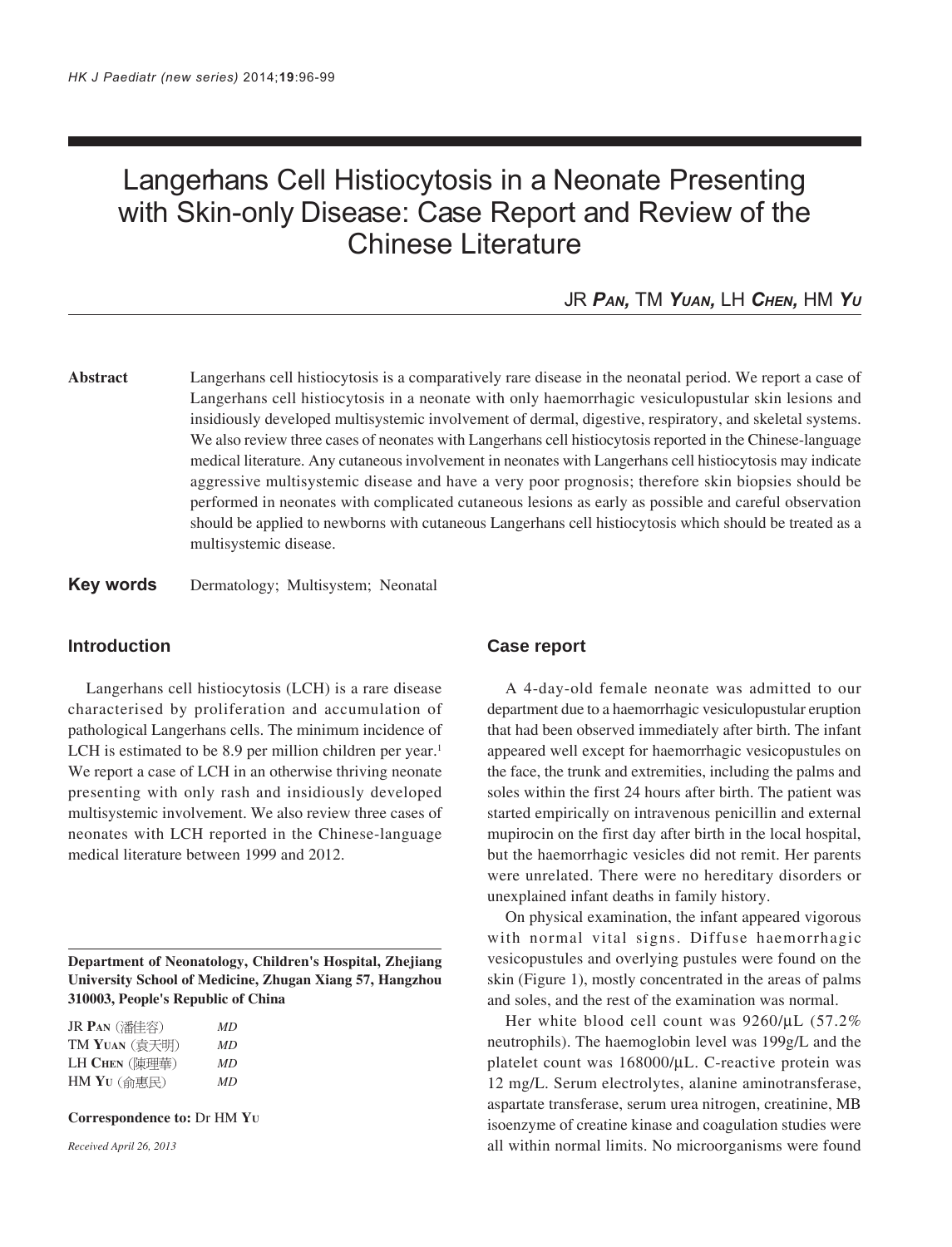in the blood culture. An abdominal ultrasound scan was negative. A skeletal survey was performed to rule out systemic involvement; the result was that there was some mild erosion among long bones.

A haemorrhagic vesicle from the left crus was taken for biopsy. Histopathological examination demonstrated an infiltrate of large cells with pale cytoplasm and reniform nucleus, staining positive for S100 and CD1a (Figure 2). Thus the diagnosis of LCH was established.

After admission, intravenous injection of cefotaxime was empirically applied. Intravenous injection of vancomycin was given on the 9th day after admission because of significant increase in the C-reactive protein value. The Creactive protein value got higher with time, which reached 105 mg/L on the 15th day after admission. The rash slowly regressed during the first week of hospitalisation, while some new rashes reappeared from the second week. The

patient got a fever from the eleventh day after admission. Despite fever and vomiting the patient's general condition was good. The patient was finally discharged on the 17th day after admission because the parents refused to continue the therapy. Evidence of progression was found in the more than 3-month clinical follow-up of this patient, including fever, anaemia, emaciation and dyspnoea.

#### **Literature Review**

With 3 powerful Chinese medical journal search engines (cqvip.com, wanfangdata.com, and cnki.net), a Chineselanguage medical literature search was performed using the key words "Langerhans cell histiocytosis," and "neonate" for articles published between 1999 and 2012. Three cases of neonatal LCH were identified.



**Figure 1** Haemorrhagic vesicopustules on the plantar surface and pustules on the palm of a newborn.



**Figure 2** Expression of S100 (A) and CD1a antigen (B) in skin biopsies showing Langerhans cells with typical dendritic projections, infiltrating epithelial layers. (Immunohistochemical reaction, counterstained with haematoxylin x100 original magnification).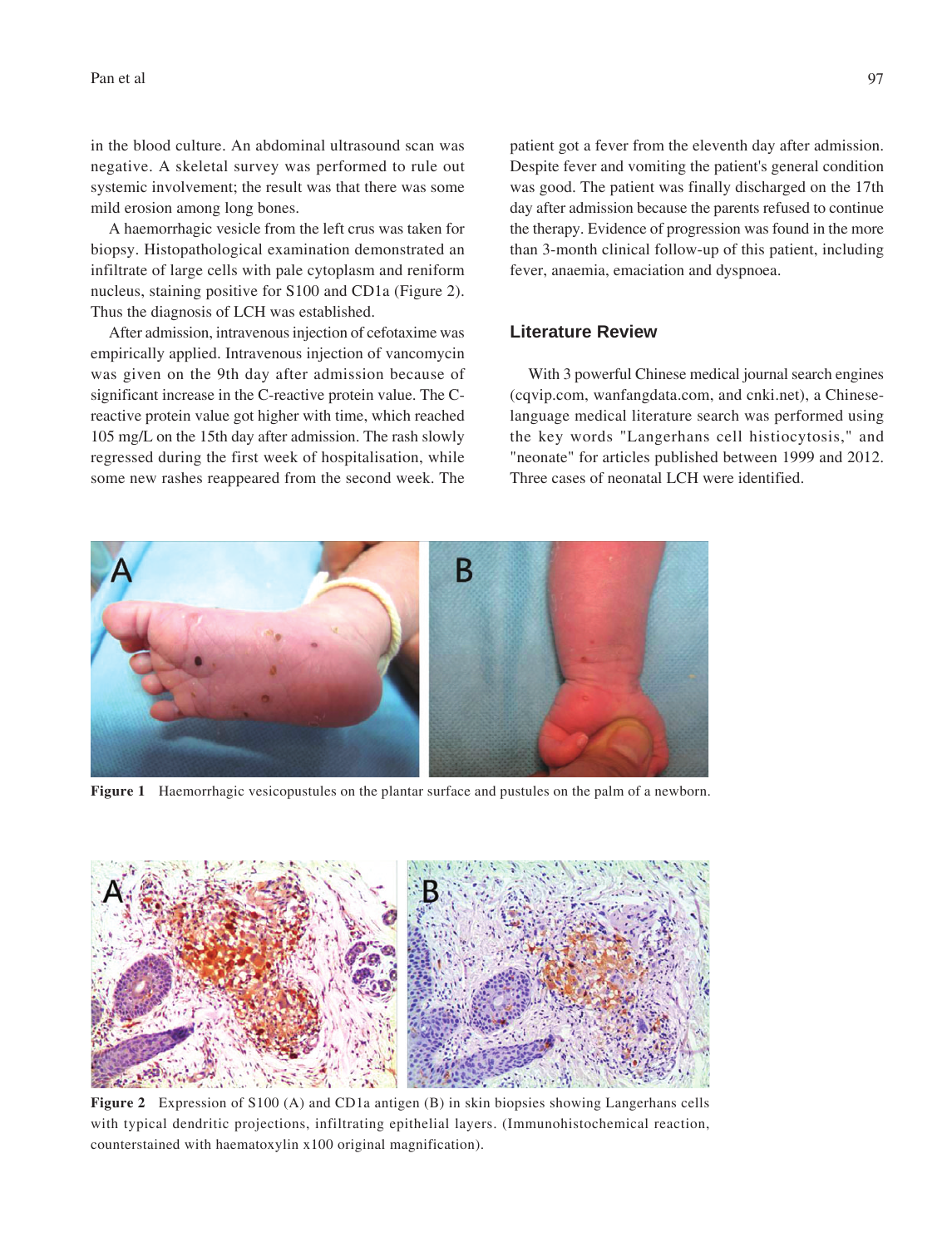One neonate was born at gestational age of 33 weeks, and the other two were term neonates. Clinical manifestation was shown at birth in 2 cases, and three days after birth in one case. The age at diagnosis ranged from 17 days to 28 days.

There was multi-systemic involvement which included dermal system, digestive system, respiratory system, haematological system in all three patients. The cutaneous lesions were characterised by maculopapular rash, haemorrhagic vesicopustule involving the face, chest, back, and extremities in all three cases. Intermittent passage of stool with streaks of blood was encountered in one case, and passage of fecal occult blood test positive stool was witnessed by their pediatricians in two cases. The clinical manifestations of respiratory distress were encountered in all cases. Fever, hepatomegaly and splenomegaly were observed in all three neonates.

One of the three newborns had a high white blood cell count, while the other two had a high level of C-reactive protein. The prothrombin time and activated partial thromboplastin time were longer than control with bleeding tendency in one case. Among the three patients, no one exhibited bone involvement by radiological examination.

Test results of scrapings from the lesions were positive for LCH in all cases. One of the patients had a skin biopsy that demonstrated a few nodules infiltrated into superficial layer. The bone marrow aspirations revealed typical pathological changes of histiocytes in two cases.

The neonate reported by Cai et al demised at the age of sixteen days after about sixteen days of treatment with antibiotics and supportive therapy.2 The patient reported by Sun et al discharged at the age of one month after 8 days of treatment before the diagnosis was established and the outcome was unclear because the parents refused to continue the therapy.3 The patient reported by Huang et al demised at the age of seventeen days after one week of treatment with antibiotics and supportive therapy.4

## **Discussion**

LCH is a clonal proliferative disease that occurs predominantly in childhood and involves the main antigen presenting cell of the epidermis.5,6 Typical cutaneous lesions of LCH manifest as scaly, erythematous, seborrhoea-like eruptions of brown to red papules, especially in the intertriginous zones.<sup>7</sup> In fact, as we and others have shown,

neonates commonly show maculopapular rash, haemorrhagic vesicopustule involving the face, chest, back, and extremities that are easily mistaken for an infectious process, and incrustation and overlying pustules may be observed later in the course.8

The differential diagnosis of a neonate with haemorrhagic vesicopustule includes many infections and neoplastic disorders. Infectious disorders to consider include toxoplasmosis, rubella, cytomegalovirus, herpes simplex virus, varicella, syphilis, congenital candidiasis, and listeriosis. Neoplastic disorders include congenital leukemia, LCH, and generalised eruptive histiocytoma. If the newborn does not manifest toxicity symptoms and the initial test results do not suggest infection, LCH should be considered. So we suggest that careful observation should be applied to newborns with cutaneous disease and skin biopsies be considered in neonates with complicated cutaneous lesions as early as possible.

It is likely that neonatal LCH should be treated as a multisystemic disease irrespective of the patient's initial presentation. Although she was a thriving neonate except for haemorrhagic vesicopustules and had no other evidence of disseminated disease at her admission, our patient developed into multisystemic disease. All of the other three reported neonates with LCH had multisystemic involvement besides skin lesions at the time of presentation.

It is obvious that the prognosis of neonatal LCH is relatively poor. Two of the patients died within about half a month of diagnosis and the current case showed evidence of progression in the clinical follow-up, except that the other neonate did refuse to continue the therapy and was lost to follow up. Neonates with multisystem LCH have less favorable prognosis compared with infants and older children, and therefore follow-up is needed as well as systemic therapy.<sup>9</sup> It remains unclear if gender, age of onset, clinical manifestation, histopathologic findings or procedure of treatment contributes to the outcome of neonatal LCH.10

Because of small number of patients and deficiency in data on this disease, further review in neonatal LCH is necessary.

#### **Declaration of Interest**

We declare that we have no conflict of interests.